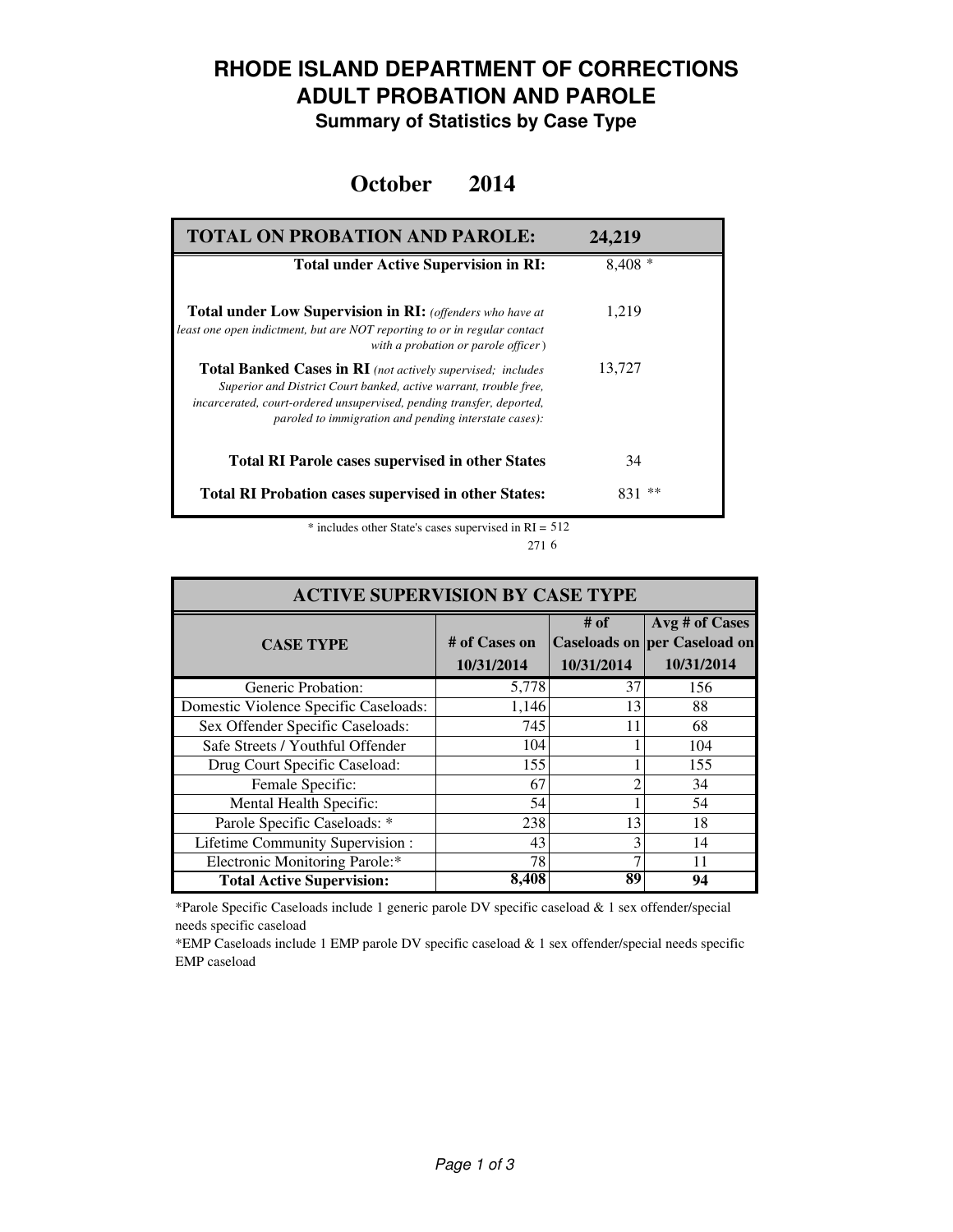# **RHODE ISLAND DEPARTMENT OF CORRECTIONS ADULT PROBATION AND PAROLE**

|  |  | <b>Summary of Statistics by Case Type</b> |  |  |  |
|--|--|-------------------------------------------|--|--|--|
|--|--|-------------------------------------------|--|--|--|

| NEW CASES AND CLOSED CASES BY CASE TYPE <sup>-1</sup> |                                                |                                                  |                                               |                                          |
|-------------------------------------------------------|------------------------------------------------|--------------------------------------------------|-----------------------------------------------|------------------------------------------|
| <b>CASE TYPE</b>                                      | <b>New Cases</b><br>During the<br><b>Month</b> | <b>Total New</b><br><b>Cases CY14</b> During the | <b>Cases</b><br><b>Closed</b><br><b>Month</b> | <b>Total Cases</b><br><b>Closed CY14</b> |
| Generic Probation:                                    | 310                                            | 4185                                             | 209                                           | 1,733                                    |
| Domestic Violence Specific Caseloads:                 | 80                                             | 489                                              | 34                                            | 370                                      |
| Sex Offender Specific Caseloads:                      | 11                                             | 129                                              |                                               | 37                                       |
| Safe Streets / Youthful Offender                      |                                                | 15                                               |                                               | 3                                        |
| Drug Court Specific Caseload:                         | 14                                             | 64                                               |                                               | 19                                       |
| Female Specific:                                      | $\theta$                                       | 0                                                |                                               | 4                                        |
| Mental Health Specific:                               | $\Omega$                                       | 0                                                |                                               | 5                                        |
| Parole Specific Caseloads: *                          | 16                                             | 158                                              |                                               | 22                                       |
| Lifetime Community Supervision:                       |                                                | 13                                               |                                               |                                          |
| Electronic Monitoring Parole:*                        | 3                                              | 78                                               |                                               | 53                                       |
| <b>Total for Active Supervision Cases:</b>            | 436                                            | 5,131                                            | 247                                           | 2,247                                    |

<sup>1</sup>This chart excludes all cases assigned to the MSU, regional low supervision or warrant, District Court incarcerated cases and court-ordered unsupervised cases. It also does not include any cases transferred from one caseload to another EXCEPT cases transferred from caseload 196 - Probation Hold status.

| <b>BANKED CASES</b> (not actively supervised)                      |       |                          |  |
|--------------------------------------------------------------------|-------|--------------------------|--|
| <b>CASE TYPE</b>                                                   |       | # of Cases on 10/31/2014 |  |
| <b>Minimum Supervision Unit (Superior Court Cases) Total:</b>      |       | 10,239                   |  |
| Trouble Free/Active Warrant Cases:                                 | 7,538 |                          |  |
| Court Ordered Unsupervised Cases:                                  | 294   |                          |  |
| <b>Incarcerated Cases:</b>                                         | 1,982 |                          |  |
| <b>Deported Cases:</b>                                             | 425   |                          |  |
| <b>District Court Administratively Banked Cases Total:</b>         |       | 2,988                    |  |
| <b>District Court Incarcerated Cases Total:</b>                    |       |                          |  |
| <b>District Court court ordered unsupervised cases Total:</b>      |       | 76                       |  |
| <b>Cases Paroled to Immigration or Another Jurisdiction:</b>       |       | 10                       |  |
| Active Parole Warrants (not included in active supervision totals) |       | 42                       |  |
| <b>Regional Probation Warrant Cases:</b>                           |       | 271                      |  |
| <b>Transfer Pool Cases:</b>                                        |       | <b>100</b>               |  |
| <b>Others States Cases Pending RI Interstate Acceptance:</b>       |       |                          |  |
| <b>Banked Total:</b>                                               |       | 13.7                     |  |